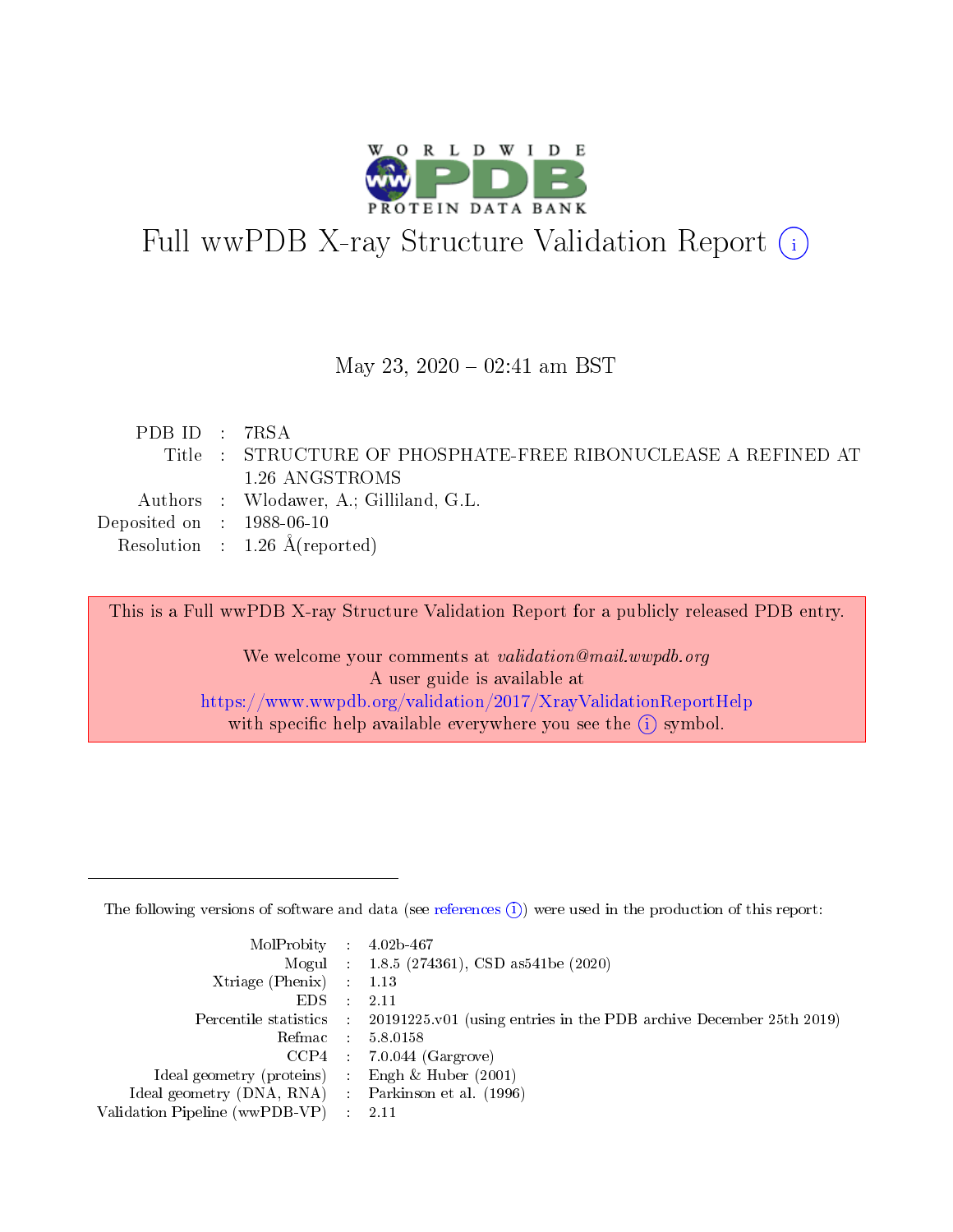# 1 [O](https://www.wwpdb.org/validation/2017/XrayValidationReportHelp#overall_quality)verall quality at a glance  $(i)$

The following experimental techniques were used to determine the structure: X-RAY DIFFRACTION

The reported resolution of this entry is 1.26 Å.

Percentile scores (ranging between 0-100) for global validation metrics of the entry are shown in the following graphic. The table shows the number of entries on which the scores are based.



| Metric                | Whole archive        | <b>Similar resolution</b>                          |
|-----------------------|----------------------|----------------------------------------------------|
|                       | $(\#\text{Entries})$ | $(\#\text{Entries}, \text{resolution range}(\AA))$ |
| Clashscore            | 141614               | $1060(1.28-1.24)$                                  |
| Ramachandran outliers | 138981               | $1029(1.28-1.24)$                                  |
| Sidechain outliers    | 138945               | $1028(1.28-1.24)$                                  |
| RSRZ outliers         | 127900               | $1004(1.28-1.24)$                                  |

The table below summarises the geometric issues observed across the polymeric chains and their fit to the electron density. The red, orange, yellow and green segments on the lower bar indicate the fraction of residues that contain outliers for  $\geq=3$ , 2, 1 and 0 types of geometric quality criteria respectively. A grey segment represents the fraction of residues that are not modelled. The numeric value for each fraction is indicated below the corresponding segment, with a dot representing fractions  $\epsilon = 5\%$  The upper red bar (where present) indicates the fraction of residues that have poor fit to the electron density. The numeric value is given above the bar.

| Chain | Length | Quality of chain |     |  |
|-------|--------|------------------|-----|--|
|       |        |                  |     |  |
|       | 194    | 88%              | 10% |  |

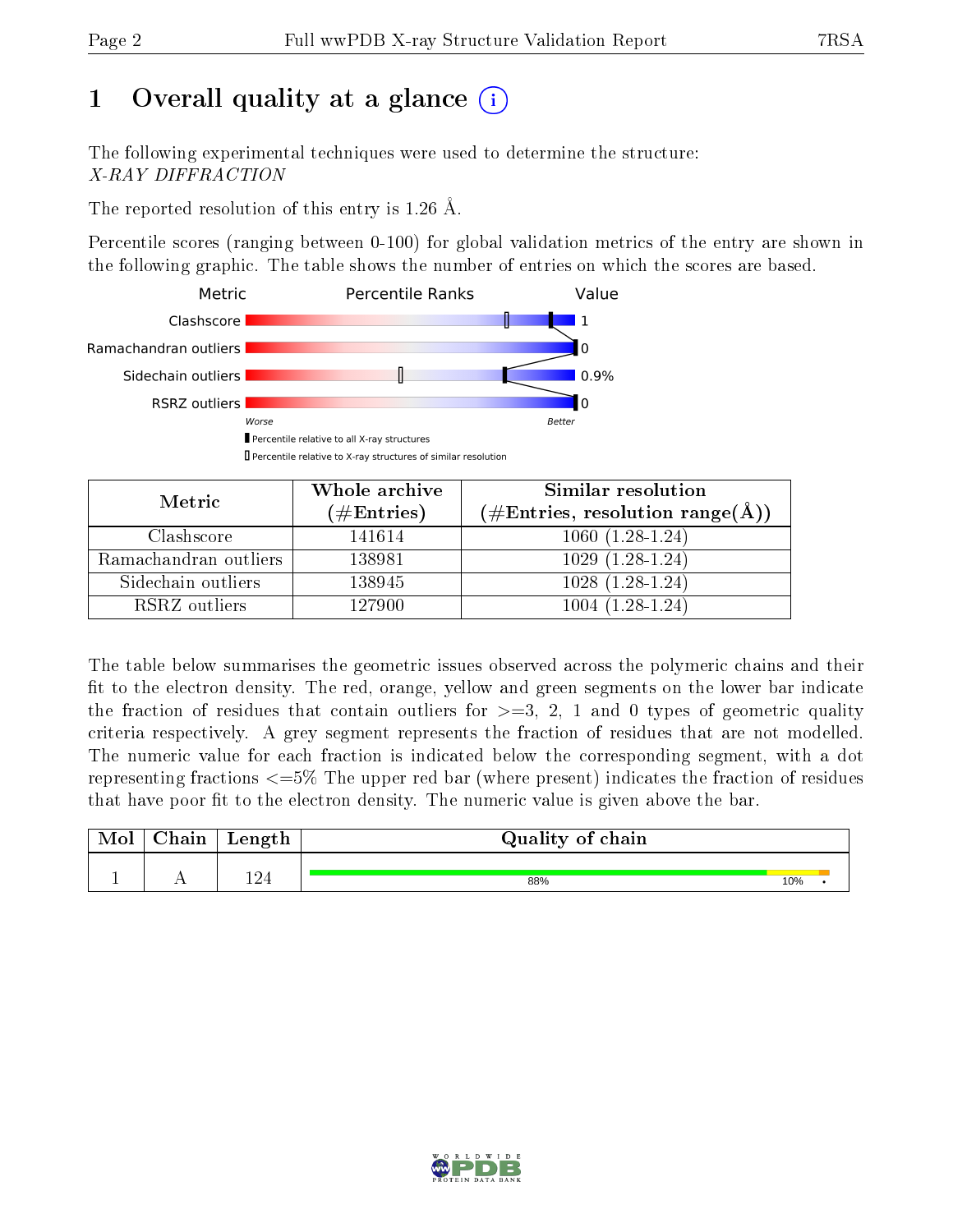# 2 Entry composition (i)

There are 3 unique types of molecules in this entry. The entry contains 2203 atoms, of which 1006 are hydrogens and 0 are deuteriums.

In the tables below, the ZeroOcc column contains the number of atoms modelled with zero occupancy, the AltConf column contains the number of residues with at least one atom in alternate conformation and the Trace column contains the number of residues modelled with at most 2 atoms.

Molecule 1 is a protein called RIBONUCLEASE A.

| Mol | ⊤ Chain | $\perp$ Residues |                         | Atoms |     |     |     |  | ZeroOcc | $\mid$ AltConf $\mid$ Trace $\mid$ |  |
|-----|---------|------------------|-------------------------|-------|-----|-----|-----|--|---------|------------------------------------|--|
|     |         | 124              | $\rm Total$<br>$2000\,$ | 610   | 996 | 181 | 201 |  |         | ⊥∪                                 |  |

• Molecule 2 is TERTIARY-BUTYL ALCOHOL (three-letter code: TBU) (formula:  $C_4H_{10}O$ ).



| $\lq$ Mol $\lq$ | $\mid$ Chain $\mid$ Residues | Atoms     |  |  | $\,$ ZeroOcc $\,$ AltConf $\,$ |  |
|-----------------|------------------------------|-----------|--|--|--------------------------------|--|
|                 |                              | Total C H |  |  |                                |  |

• Molecule 3 is water.

|  | $\text{Mol}$   Chain   Residues | Atoms               | $\mid$ ZeroOcc $\mid$ AltConf $\mid$ |  |
|--|---------------------------------|---------------------|--------------------------------------|--|
|  | 188                             | Total<br>188<br>188 |                                      |  |

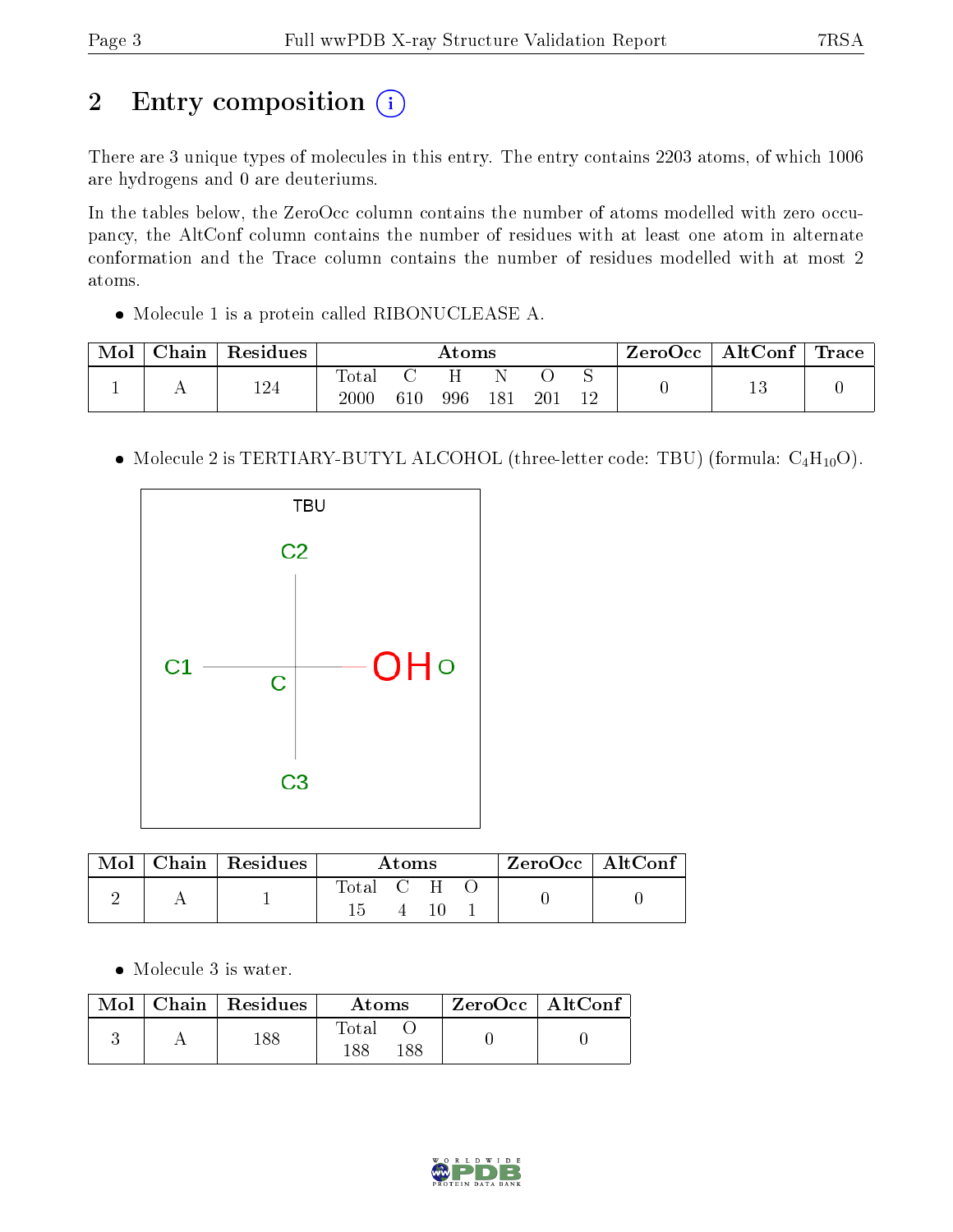## 3 Residue-property plots (i)

These plots are drawn for all protein, RNA and DNA chains in the entry. The first graphic for a chain summarises the proportions of the various outlier classes displayed in the second graphic. The second graphic shows the sequence view annotated by issues in geometry and electron density. Residues are color-coded according to the number of geometric quality criteria for which they contain at least one outlier: green  $= 0$ , yellow  $= 1$ , orange  $= 2$  and red  $= 3$  or more. A red dot above a residue indicates a poor fit to the electron density (RSRZ  $> 2$ ). Stretches of 2 or more consecutive residues without any outlier are shown as a green connector. Residues present in the sample, but not in the model, are shown in grey.

• Molecule 1: RIBONUCLEASE A



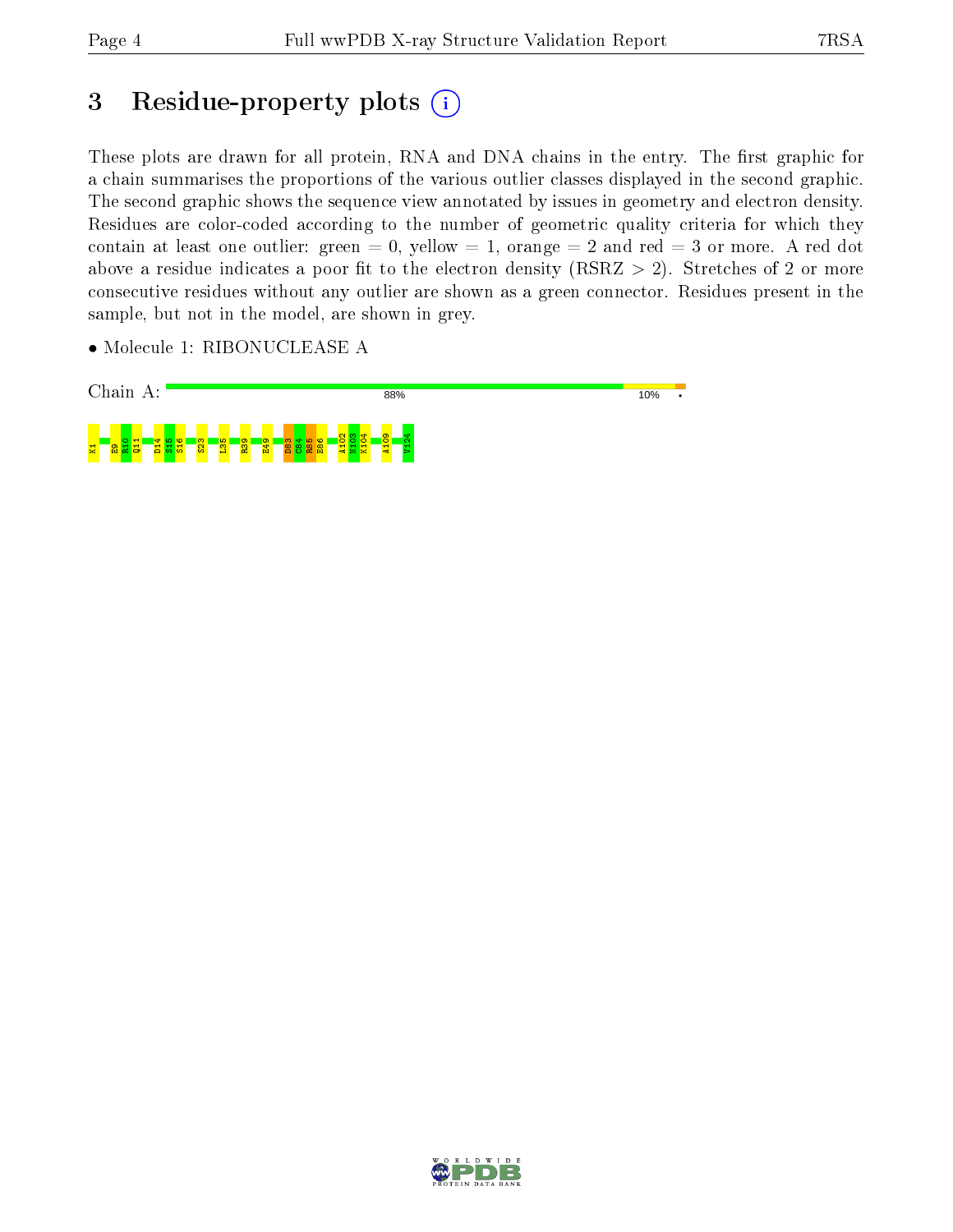# 4 Data and refinement statistics  $(i)$

| Property                                                             | <b>Value</b>                                       | Source     |  |
|----------------------------------------------------------------------|----------------------------------------------------|------------|--|
| Space group                                                          | P 1 21 1                                           | Depositor  |  |
| Cell constants                                                       | $38.40\text{\AA}$<br>$30.18\text{\AA}$<br>53.32Å   |            |  |
| a, b, c, $\alpha$ , $\beta$ , $\gamma$                               | $105.85^{\circ}$<br>$90.00^\circ$<br>$90.00^\circ$ | Depositor  |  |
| Resolution $(A)$                                                     | $(Not available) -$<br>1.26                        | Depositor  |  |
|                                                                      | 9.91<br>1.26<br>$\frac{1}{2}$                      | <b>EDS</b> |  |
| % Data completeness                                                  | (Not available) $(Not available)-1.26)$            | Depositor  |  |
| (in resolution range)                                                | 74.2 (9.91-1.26)                                   | <b>EDS</b> |  |
| $R_{merge}$                                                          | (Not available)                                    | Depositor  |  |
| $\mathrm{R}_{sym}$                                                   | (Not available)                                    | Depositor  |  |
| $\langle I/\sigma(I)\rangle$                                         |                                                    | Xtriage    |  |
| Refinement program                                                   | PROLSQ                                             | Depositor  |  |
|                                                                      | (Not available)<br>0.150                           | Depositor  |  |
| $R, R_{free}$                                                        | (Not available)<br>0.153<br>$\ddot{\phantom{a}}$   | DCC        |  |
| $\mathcal{R}_{free}$ test set                                        | No test flags present.                             | wwPDB-VP   |  |
| Wilson B-factor $(A^2)$                                              | 11.2                                               | Xtriage    |  |
| Anisotropy                                                           | 0.141                                              | Xtriage    |  |
| Bulk solvent $k_{sol}(e/\mathring{A}^3)$ , $B_{sol}(\mathring{A}^2)$ | $0.33$ , $70.7$                                    | <b>EDS</b> |  |
| $\overline{\text{L-test}}$ for twinning <sup>1</sup>                 | $< L >$ = 0.47, $< L2 >$ = 0.29                    | Xtriage    |  |
| Estimated twinning fraction                                          | $0.029$ for $h, -k, -h-1$                          | Xtriage    |  |
| $F_o, F_c$ correlation                                               | 0.98                                               | <b>EDS</b> |  |
| Total number of atoms                                                | 2203                                               | wwPDB-VP   |  |
| Average B, all atoms $(A^2)$                                         | 16.0                                               | wwPDB-VP   |  |

Xtriage's analysis on translational NCS is as follows: The largest off-origin peak in the Patterson function is  $11.96\%$  of the height of the origin peak. No significant pseudotranslation is detected.

<span id="page-4-0"></span><sup>&</sup>lt;sup>1</sup>Theoretical values of  $\langle |L| \rangle, \langle L^2 \rangle$  for acentric reflections are 0.5, 0.333 respectively for untwinned datasets, and 0.375, 0.2 for perfectly twinned datasets.

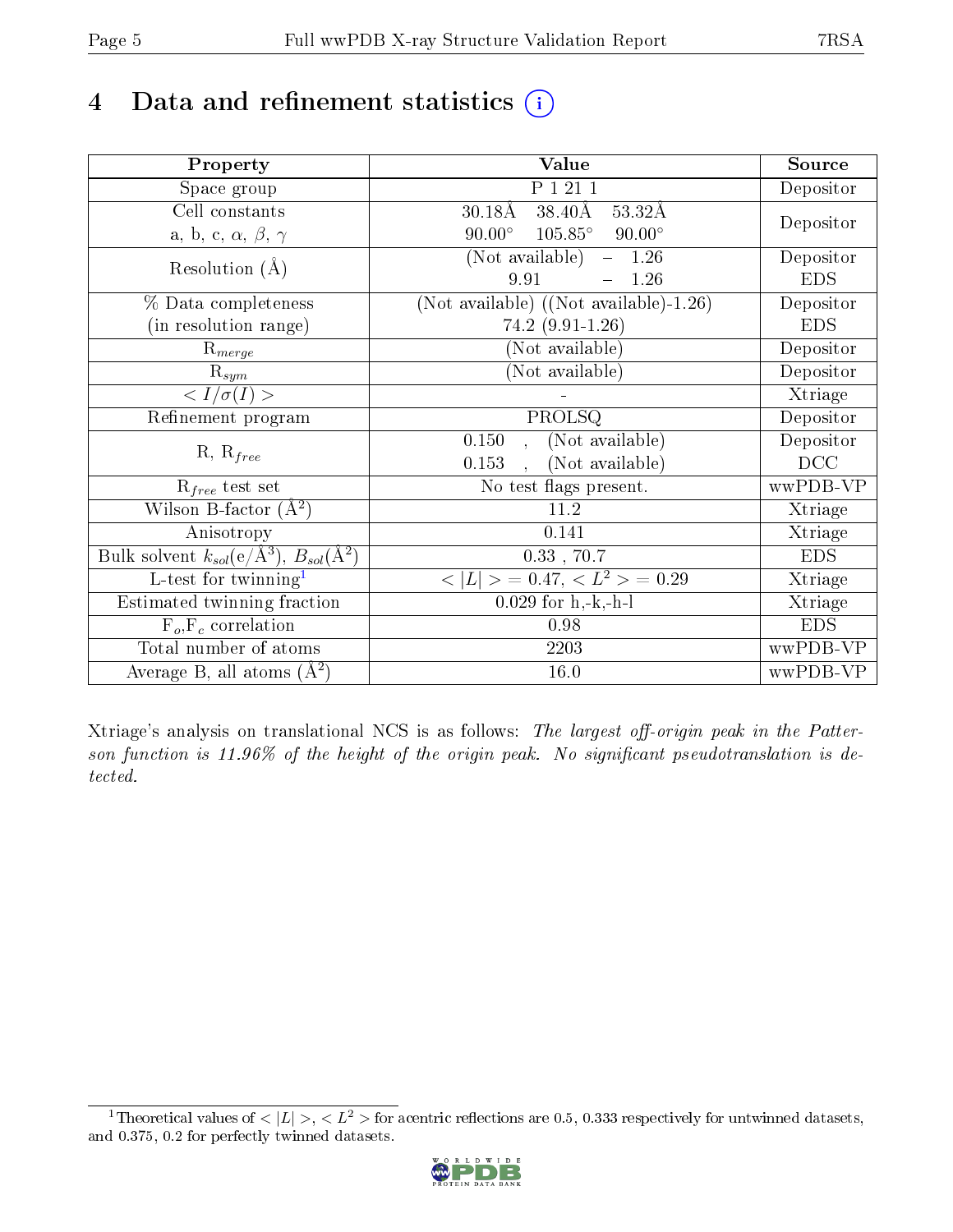# 5 Model quality  $(i)$

### 5.1 Standard geometry  $(i)$

Bond lengths and bond angles in the following residue types are not validated in this section: TBU, DOD

The Z score for a bond length (or angle) is the number of standard deviations the observed value is removed from the expected value. A bond length (or angle) with  $|Z| > 5$  is considered an outlier worth inspection. RMSZ is the root-mean-square of all Z scores of the bond lengths (or angles).

| Mol |       |         | Bond lengths    |          | Bond angles         |
|-----|-------|---------|-----------------|----------|---------------------|
|     | Chain | R.MSZ - | $\# Z  > 5$     | RMSZ     | $\# Z  >$ b         |
|     |       |         | $5/1072(0.5\%)$ | $1.59\,$ | $14/1441$ $(1.0\%)$ |

All (5) bond length outliers are listed below:

| Mol | Chain | $\operatorname{Res}$ | Type | Atoms    | Z       | Observed $(A)$ | Ideal(A |
|-----|-------|----------------------|------|----------|---------|----------------|---------|
|     |       | 86                   |      | $CD-OE1$ | $-8.52$ | 1.16           | 1.25    |
|     |       | 23                   | SER. | $CB-OG$  | $-6.07$ | 1.34           | 1.42    |
|     |       |                      |      | CD-OE2   | 5.62    | 1.31           | 1.25    |
|     |       | 49                   |      | CD-OE2   | 5.26    | 1.31           | 1.25    |
|     |       | 16                   |      | CB-OG-   | 5.05    | 1.48           | 1.42    |

| Mol | Chain | Res   | <b>Type</b> | Atoms                    | Z       | Observed $\binom{o}{c}$ | Ideal $(^\circ)$ |
|-----|-------|-------|-------------|--------------------------|---------|-------------------------|------------------|
|     | А     | 83[A] | <b>ASP</b>  | $CB-CG-OD1$              | 9.20    | 126.58                  | 118.30           |
| 1   | А     | 83 B  | ASP         | $CB-CG-OD1$              | 9.20    | 126.58                  | 118.30           |
| 1   | А     | 83[A] | <b>ASP</b>  | $CB-CG-OD2$              | $-9.17$ | 110.05                  | 118.30           |
| 1   | А     | 83 B  | <b>ASP</b>  | $CB-CG-OD2$              | $-9.17$ | 110.05                  | 118.30           |
| 1   | А     | 9     | <b>GLU</b>  | $OE1$ -CD-OE2            | 8.47    | 133.47                  | 123.30           |
| 1   | А     | 39    | $\rm{ARG}$  | $NE- CZ-NH1$             | 7.79    | 124.19                  | 120.30           |
|     | А     | 1     | <b>LYS</b>  | $CA-CB-CG$               | 7.72    | 130.38                  | 113.40           |
| 1   | А     | 14    | <b>ASP</b>  | $CB-CG-OD2$              | $-7.42$ | 111.62                  | 118.30           |
| 1   | А     | 86    | <b>GLU</b>  | OE1-CD-OE2               | 7.31    | 132.07                  | 123.30           |
| 1   | А     | 85[A] | $\rm{ARG}$  | $NE- CZ-NH1$             | 6.64    | 123.62                  | 120.30           |
| 1   | А     | 85[B] | $\rm{ARG}$  | $NE- CZ-NH1$             | 6.64    | 123.62                  | 120.30           |
|     | А     | 85[A] | $\rm{ARG}$  | $NE$ -CZ-NH <sub>2</sub> | $-5.78$ | 117.41                  | 120.30           |
|     | А     | 85 B  | $\rm{ARG}$  | $NE$ -CZ-NH <sub>2</sub> | $-5.78$ | 117.41                  | 120.30           |
|     | А     | 109   | ALA         | $N$ -CA-CB               | 5.02    | 117.12                  | 110.10           |

All (14) bond angle outliers are listed below:

There are no chirality outliers.

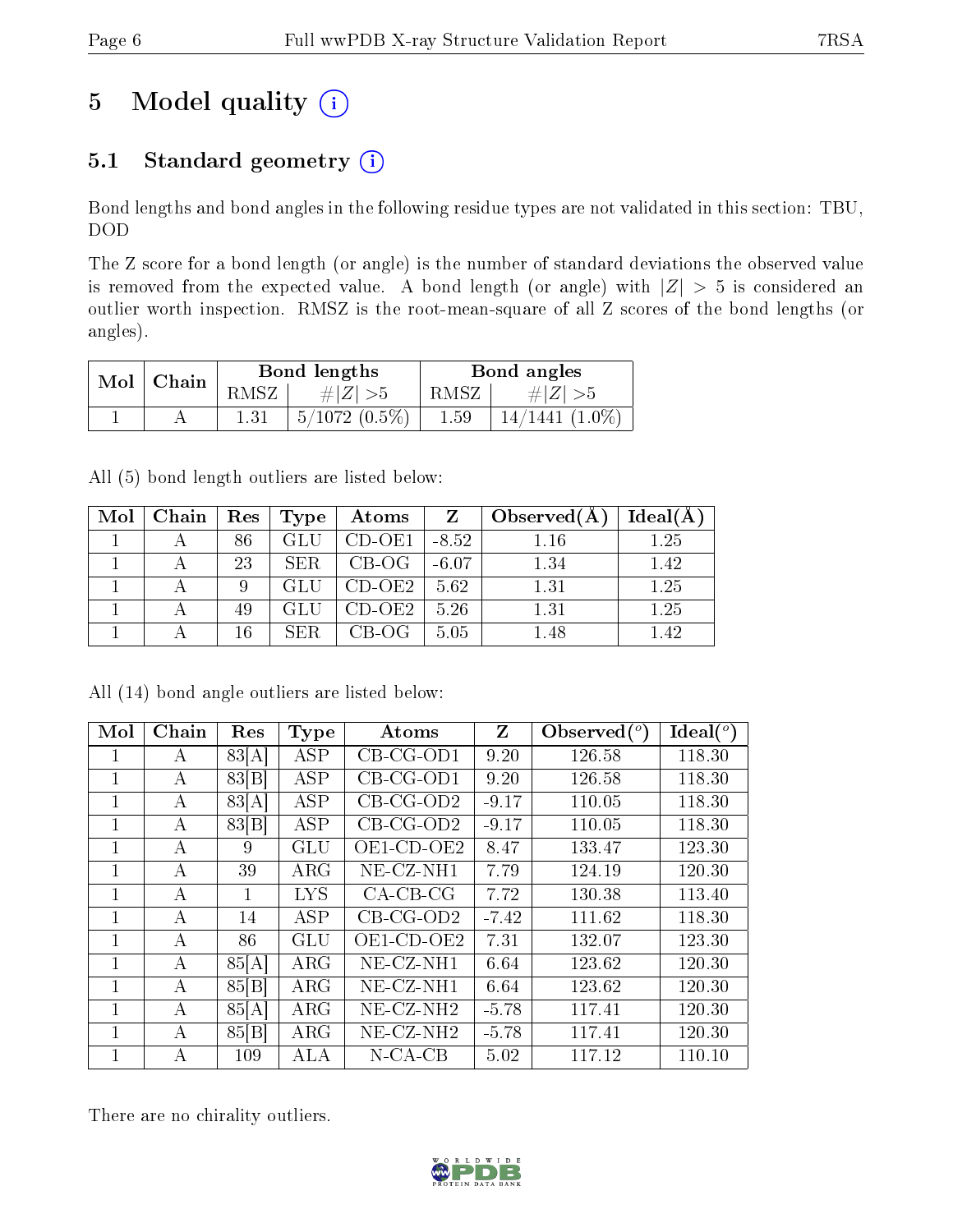There are no planarity outliers.

### 5.2 Too-close contacts (i)

In the following table, the Non-H and H(model) columns list the number of non-hydrogen atoms and hydrogen atoms in the chain respectively. The H(added) column lists the number of hydrogen atoms added and optimized by MolProbity. The Clashes column lists the number of clashes within the asymmetric unit, whereas Symm-Clashes lists symmetry related clashes.

| Mol |      |      |     | Chain   Non-H   H(model)   H(added)   Clashes   Symm-Clashes |
|-----|------|------|-----|--------------------------------------------------------------|
|     | 1004 | 996  | 966 |                                                              |
|     |      |      |     |                                                              |
|     | 188  |      |     |                                                              |
|     | 1107 | 1006 | 976 |                                                              |

The all-atom clashscore is defined as the number of clashes found per 1000 atoms (including hydrogen atoms). The all-atom clashscore for this structure is 1.

All (3) close contacts within the same asymmetric unit are listed below, sorted by their clash magnitude.

| Atom-1             | Atom-2             | Interatomic<br>distance $(\AA)$ | Clash<br>overlap $(\AA)$ |  |
|--------------------|--------------------|---------------------------------|--------------------------|--|
| 1:A:85[B]:ARG:HD2  | 3:A:277:DOD:O      | 1.96                            | 0.66                     |  |
| 1:A:11[B]:GLN:HE21 | 1: A:35:LEU:HD22   | 1.84                            | 0.43                     |  |
| 1:A:102:ALA:HB1    | 1:A:104[B]:LYS:HE3 | 2.03                            | () 41                    |  |

There are no symmetry-related clashes.

#### 5.3 Torsion angles (i)

#### 5.3.1 Protein backbone  $(i)$

In the following table, the Percentiles column shows the percent Ramachandran outliers of the chain as a percentile score with respect to all X-ray entries followed by that with respect to entries of similar resolution.

The Analysed column shows the number of residues for which the backbone conformation was analysed, and the total number of residues.

| $\mid$ Mol $\mid$ Chain $\mid$ | $\boldsymbol{\mathrm{Analysed}}$         |  | Favoured   Allowed   Outliers   Percentiles |  |                         |  |
|--------------------------------|------------------------------------------|--|---------------------------------------------|--|-------------------------|--|
|                                | $135/124$ (109\%)   132 (98\%)   3 (2\%) |  |                                             |  | $\vert$ 100 100 $\vert$ |  |

There are no Ramachandran outliers to report.

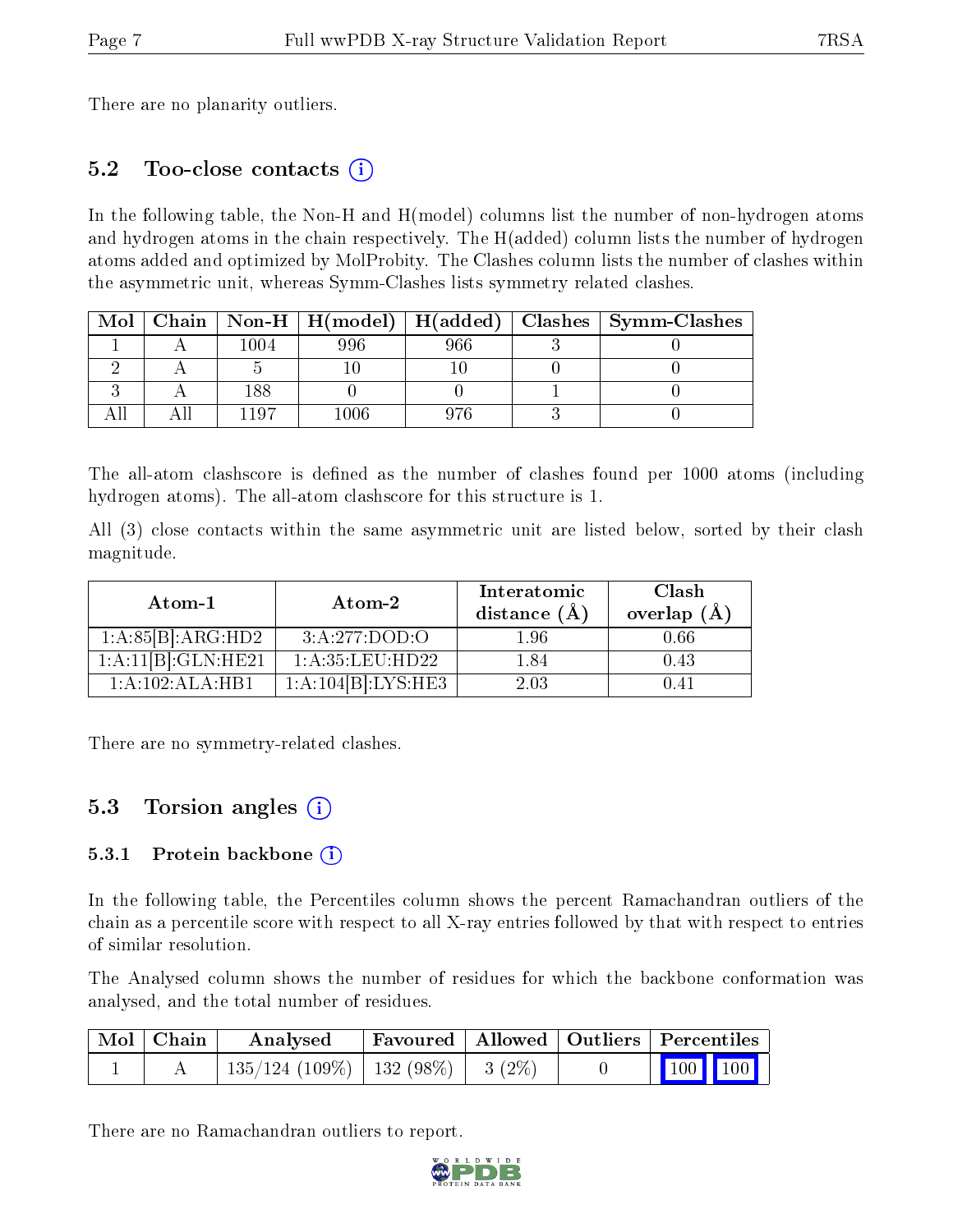#### 5.3.2 Protein sidechains  $\hat{I}$

In the following table, the Percentiles column shows the percent sidechain outliers of the chain as a percentile score with respect to all X-ray entries followed by that with respect to entries of similar resolution.

The Analysed column shows the number of residues for which the sidechain conformation was analysed, and the total number of residues.

| Mol   Chain | Analysed                       | Rotameric   Outliers   Percentiles |          |          |  |  |
|-------------|--------------------------------|------------------------------------|----------|----------|--|--|
|             | $122/109$ (112\%)   120 (98\%) |                                    | $2(2\%)$ | 25<br>62 |  |  |

All (2) residues with a non-rotameric sidechain are listed below:

| Mol | Chain | $\operatorname{Res}% \left( \mathcal{N}\right) \equiv\operatorname{Res}(\mathcal{N}_{0})\cap\mathcal{N}_{1}$ | L'ype |
|-----|-------|--------------------------------------------------------------------------------------------------------------|-------|
|     |       |                                                                                                              |       |
|     |       |                                                                                                              |       |

Some sidechains can be flipped to improve hydrogen bonding and reduce clashes. There are no such sidechains identified.

#### $5.3.3$  RNA  $(i)$

There are no RNA molecules in this entry.

#### 5.4 Non-standard residues in protein, DNA, RNA chains (i)

There are no non-standard protein/DNA/RNA residues in this entry.

#### 5.5 Carbohydrates (i)

There are no carbohydrates in this entry.

#### 5.6 Ligand geometry  $(i)$

1 ligand is modelled in this entry.

In the following table, the Counts columns list the number of bonds (or angles) for which Mogul statistics could be retrieved, the number of bonds (or angles) that are observed in the model and the number of bonds (or angles) that are defined in the Chemical Component Dictionary. The Link column lists molecule types, if any, to which the group is linked. The Z score for a bond length (or angle) is the number of standard deviations the observed value is removed from the

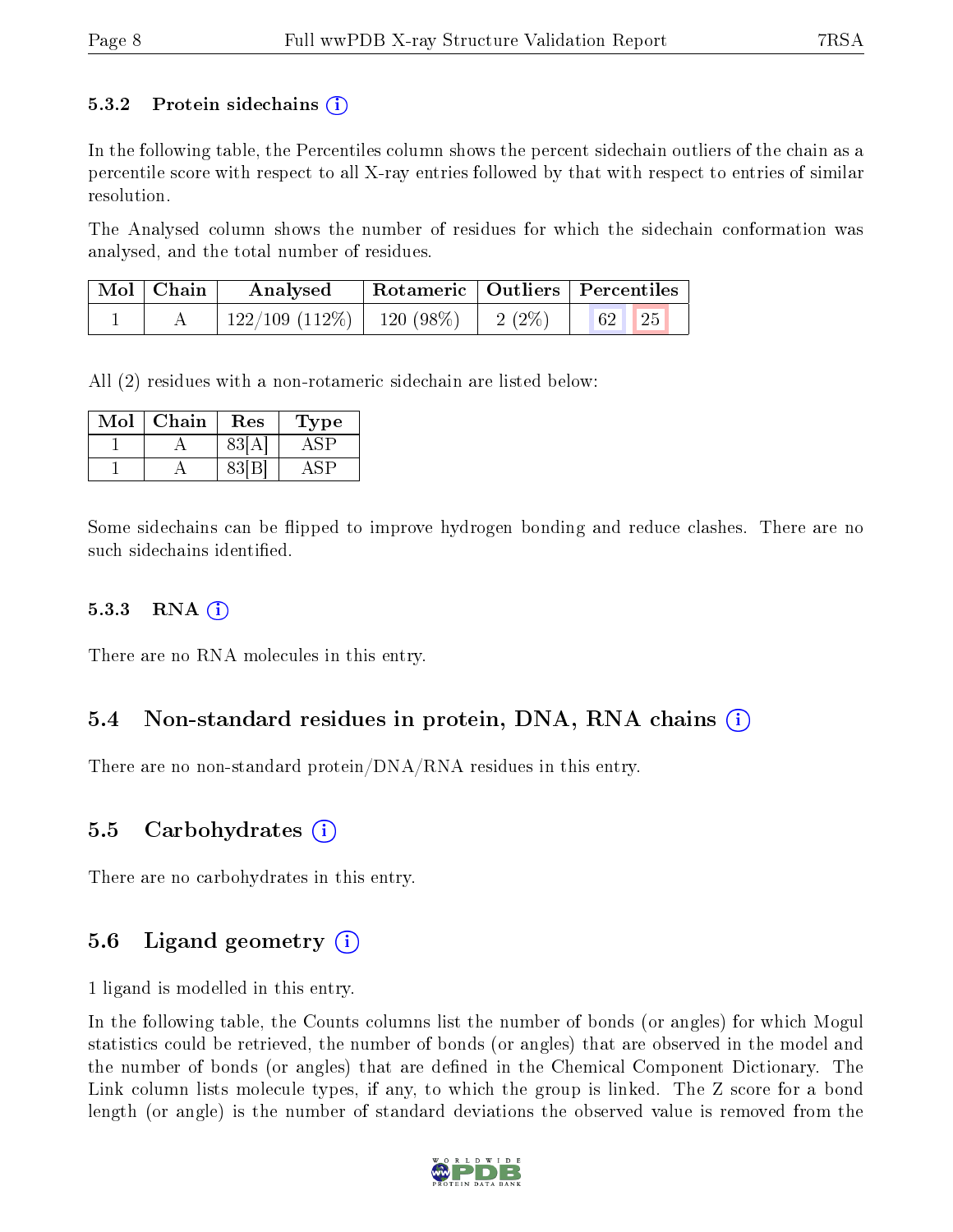| $\bf{Mol}$<br>Type | Chain   Res |  | $\perp$ Link |                          | Bond lengths |              | Bond angles |        |      |                |
|--------------------|-------------|--|--------------|--------------------------|--------------|--------------|-------------|--------|------|----------------|
|                    |             |  |              |                          | . ∪ounts∣    | $+$ RMSZ $+$ | $\# Z  > 2$ | Counts | RMSZ | $\vert \#  Z $ |
|                    | TRI         |  | 125          | $\overline{\phantom{a}}$ |              | $0.48\,$     |             | 6.6.6  |      |                |

expected value. A bond length (or angle) with  $|Z| > 2$  is considered an outlier worth inspection. RMSZ is the root-mean-square of all Z scores of the bond lengths (or angles).

There are no bond length outliers.

There are no bond angle outliers.

There are no chirality outliers.

There are no torsion outliers.

There are no ring outliers.

No monomer is involved in short contacts.

#### 5.7 [O](https://www.wwpdb.org/validation/2017/XrayValidationReportHelp#nonstandard_residues_and_ligands)ther polymers (i)

There are no such residues in this entry.

#### 5.8 Polymer linkage issues (i)

There are no chain breaks in this entry.